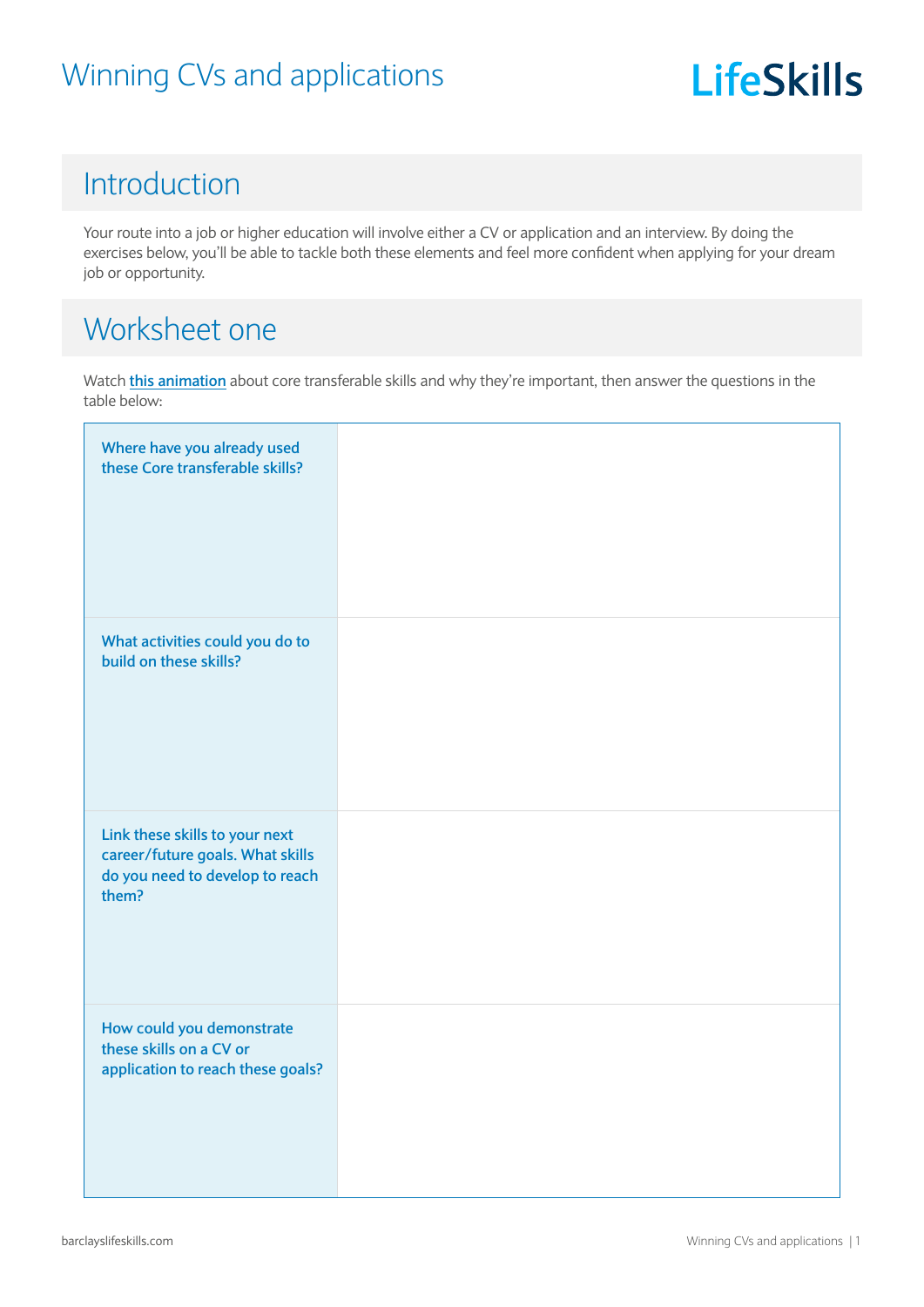## **LifeSkills**

#### Worksheet two

As the world of work changes, employers are looking for a CV that demonstrates your transferable skills, like communication and digital skills. This can really help make a great first impression to employers. You will need to already have created a CV to complete this worksheet.

Once you have a CV to work with, it's also important to think about how your skills can be demonstrated differently depending on the job you may be applying for. These activities will help you do that, as well as write a brilliant cover letter to help your CV stand out even more when applying for jobs.

## Adapting a CV for different audiences

Read through and choose one of the following job adverts, or you can use an advert for a real job you are already interested in.

| Office manager needed for busy doctor's surgery<br>Our busy surgery needs a new office manager to<br>deal with patient queries and appointments, and<br>other administration tasks contributing to the<br>organisation and running of the surgery.<br>A good telephone manner, patient and respectful<br>personality and the ability to stay positive under<br>pressure are vital. | Web designer<br>You have a great eye for design, good knowledge of<br>coding for the web, and you're up-to-date on all<br>things digital.<br>Adaptable, observant and ready to roll up your<br>sleeves, you can manage your own projects and<br>build stunning websites on time and to meet our<br>clients' needs.                                                         |  |
|------------------------------------------------------------------------------------------------------------------------------------------------------------------------------------------------------------------------------------------------------------------------------------------------------------------------------------------------------------------------------------|----------------------------------------------------------------------------------------------------------------------------------------------------------------------------------------------------------------------------------------------------------------------------------------------------------------------------------------------------------------------------|--|
| IT skills are preferable but not essential as training<br>can be provided for the right person, but thorough<br>attention to detail is a must.                                                                                                                                                                                                                                     | We're a tight knit team and seek a bright personality<br>with initiative, attention to detail and a solution<br>focussed approach to problem solving.<br>The successful candidate will also need up-to-date<br>experience of HTML/CSS, Javascript and Adobe<br>Creative Suite.                                                                                             |  |
| Trainee teaching assistant required                                                                                                                                                                                                                                                                                                                                                | Farm manager                                                                                                                                                                                                                                                                                                                                                               |  |
| We are looking to recruit a trainee teaching assistant<br>to provide learning support for students aged 11-14.<br>The successful candidate will be able to<br>demonstrate a strong ability to understand the<br>needs of others and show patience, adaptability and<br>enthusiasm.                                                                                                 | The farm manager will be responsible for selling<br>of the farms products, as well as coordinating<br>the daily activity of the farm. You will be highly<br>organised and a proactive person with an interest<br>in business and animals. It's a broad role that's all<br>about communication, organisation and building<br>relationships as well as suggesting solutions. |  |
| They will need to have good numeracy, organisation<br>and communication skills and work well within<br>a team, as well as being responsible and able to<br>manage their own time and priorities.                                                                                                                                                                                   | We're looking for people with patience, numeracy<br>skills and relevant qualifications and/or<br>demonstrable experience working on farms.                                                                                                                                                                                                                                 |  |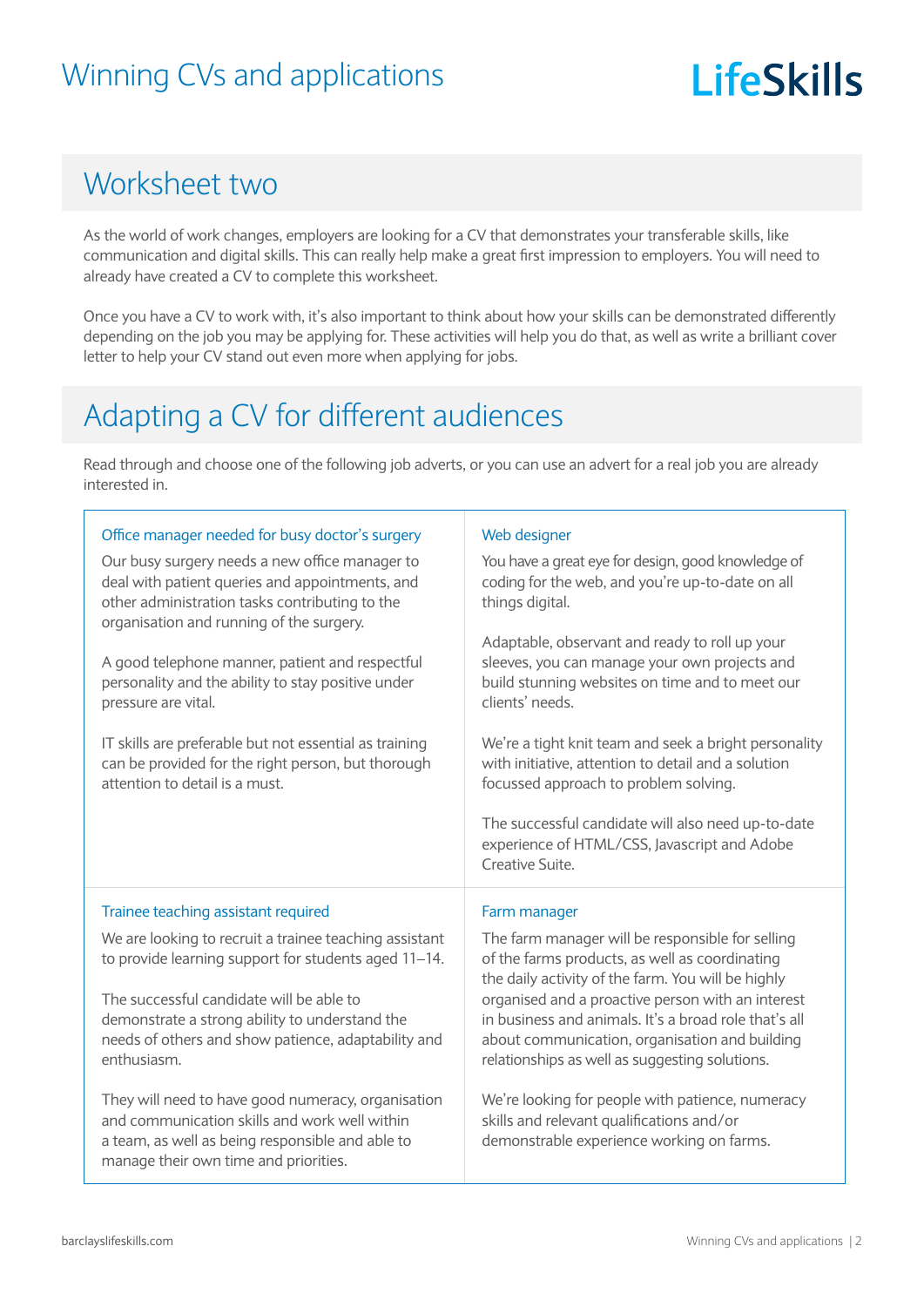## **LifeSkills**

#### Worksheet two cont.

What important skills are mentioned in the job advert?

Why is it useful to look at the key skills that job adverts include?

Which of the key skills mentioned in the job advert could be added into your CV, and what example can you give to demonstrate this? (These could be related to school, or activities such as clubs, social action or volunteering and other interests.)

How could elements of a CV be used for other types of application – for example, a personal statement for UCAS, a traineeship or apprenticeship application etc.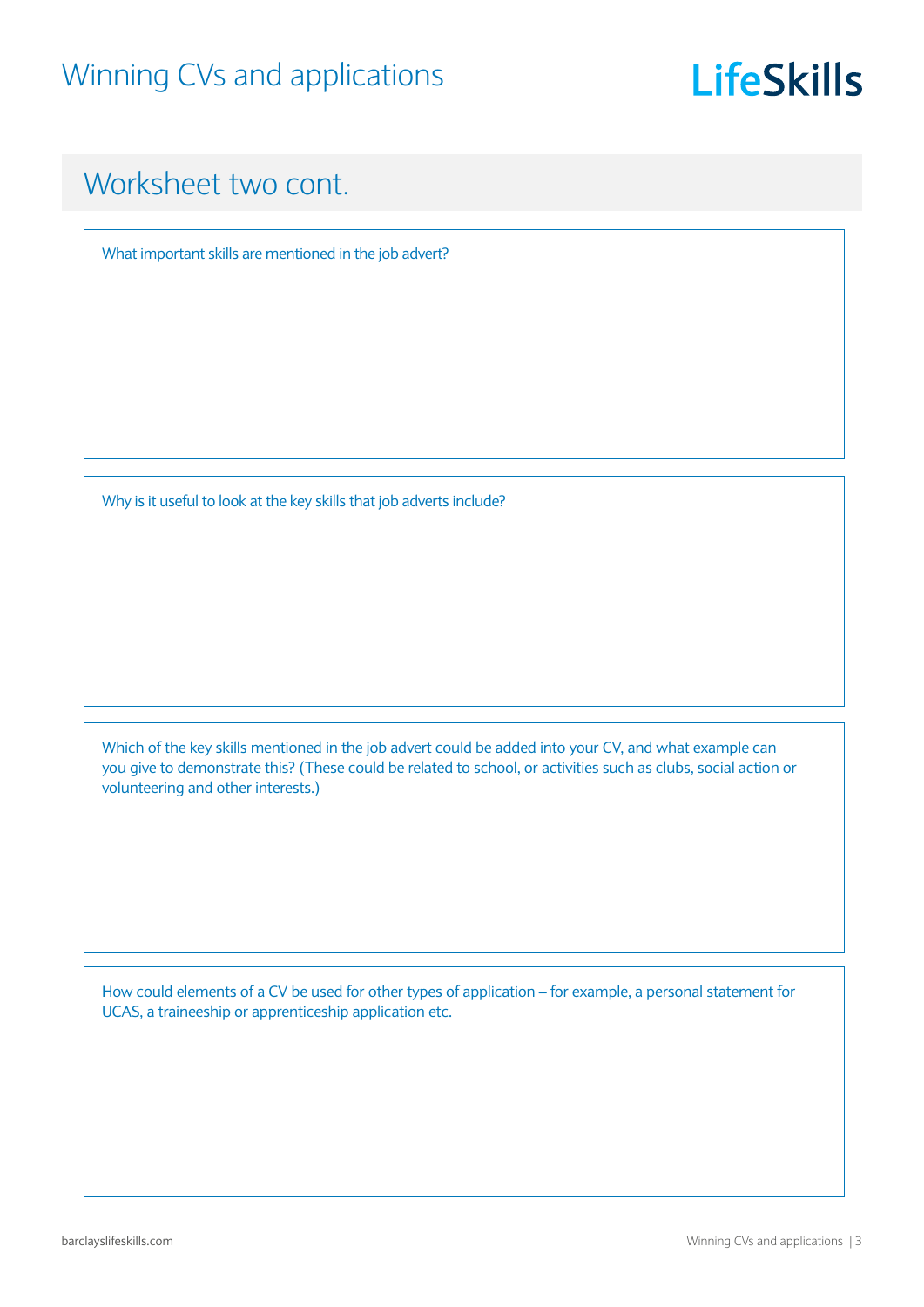# **LifeSkills**

### Worksheet three

Interviews are a two-way process where the employer and the applicant or candidate, the person applying for the job, can assess their match for one another. Employers can get to know the applicant's personality, qualities and skills, while the applicant can find out more about the role and meet the person or people they may be working for.

Interviews can take place in a range of ways to suit different situations, such as by telephone or video, and might include questions as well as tasks. Do you know why some employers use certain formats and what they are looking out for? You can type your answers into the boxes.

#### What are the different types of interviews?

Take a look at the different types of interviews below.



Why might each of these formats be used? Which skills does each type of interview allow an employer to assess?

| <b>Type of interview</b> | Why might this format be used?          | Which skills can be assessed?                               |
|--------------------------|-----------------------------------------|-------------------------------------------------------------|
| Online test              | To test a specific ability or judgement | Digital, online communication<br>and problem solving skills |
| Phone                    |                                         |                                                             |
| Face to face             |                                         |                                                             |
| Video                    |                                         |                                                             |
| Panel                    |                                         |                                                             |
| Group                    |                                         |                                                             |

Click here to load our interactive tool and find out more about the different types of interview and assessments **[barclayslifeskills.com/interviewtypes](https://barclayslifeskills.com/i-want-to-prepare-for-an-interview/sixth-form/different-types-of-interview-and-assessments/)** and fill in any gaps in your answers above.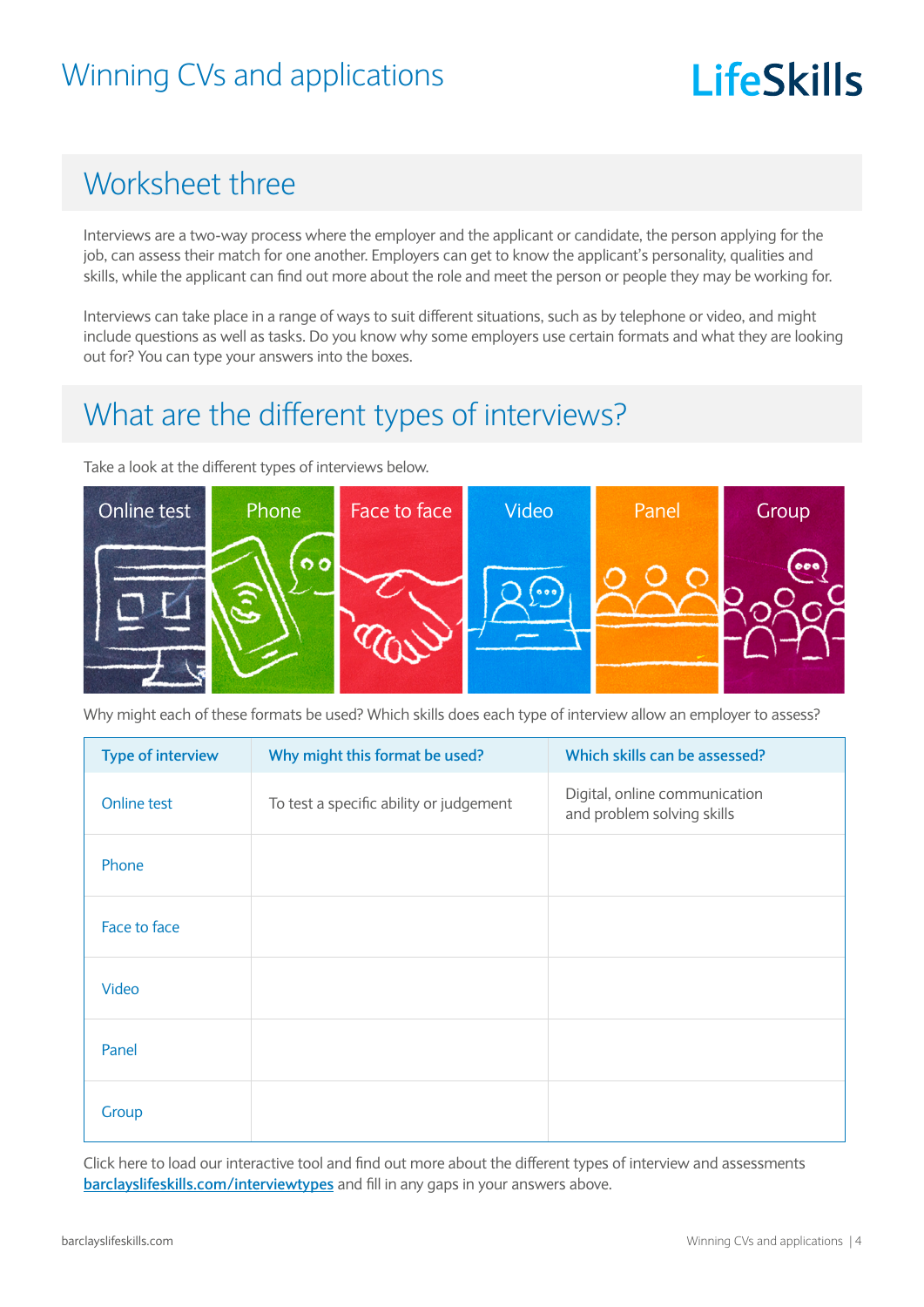## **LifeSkills**

## Worksheet three cont.

Now, bearing in mind your chosen career/future goal, answer the questions below:

Which kind of interview are you most likely to be invited to based on your career/future goal?

How can you prepare for an interview? Imagine that they have one lined up if you don't already.

How would you adapt what you would say in an interview if your career options change? Work out below what type of interview you might have and how you'd prepare if you decided to go with your plan b career/future goal.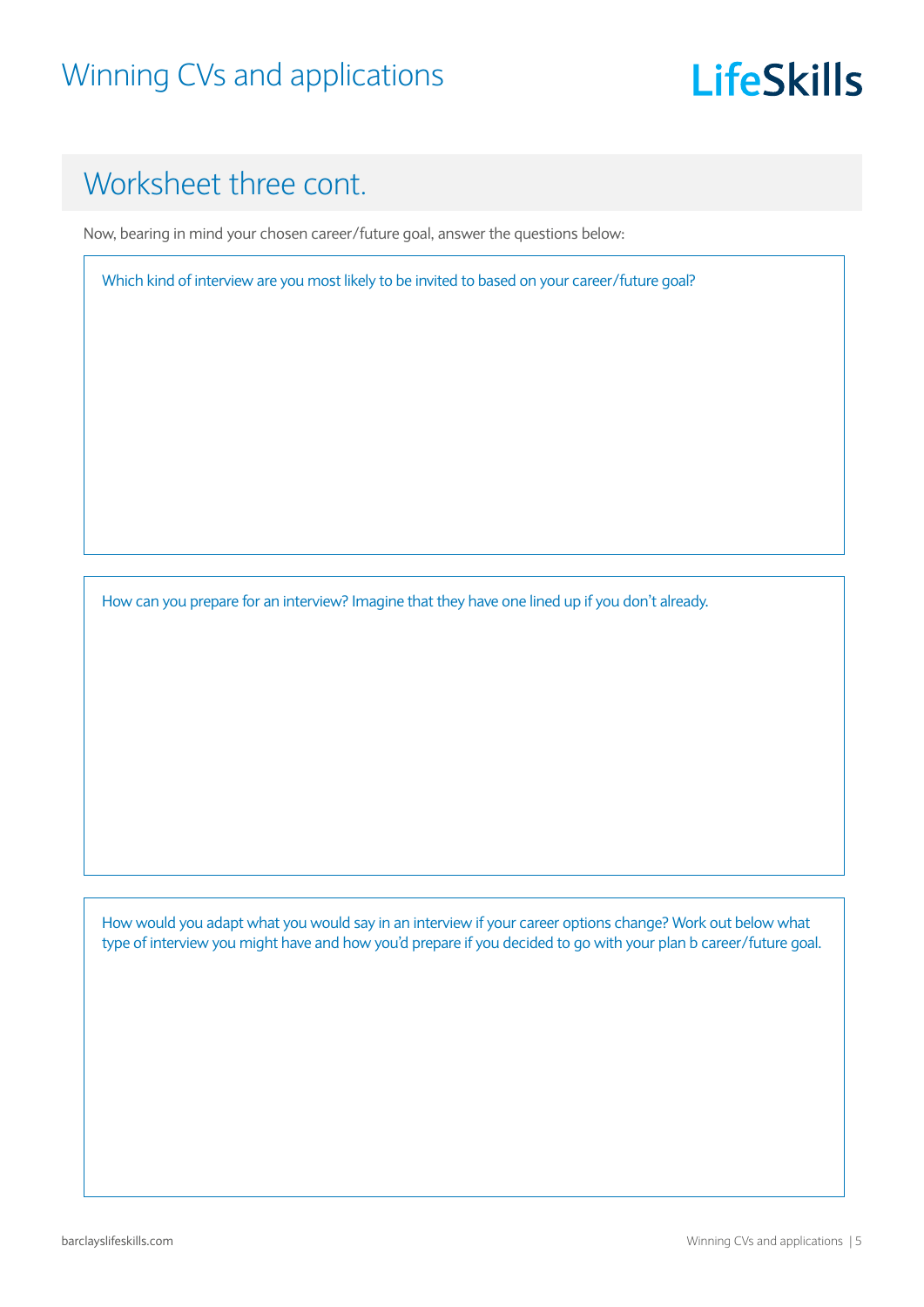## **LifeSkills**

### Worksheet three cont.

Interviews can be stressful and nerve-wracking, which can make it difficult to answer questions clearly and precisely. The **STAR model** is a useful way to approach interview questions because it can help you provide the detail that an employer might be looking for in a structured way.



Below is an example of how the STAR model can be applied to the common interview question **"Tell me about a time when you worked well in a team"**. The person being interviewed has used their own personal experience of working in a group on a school project.

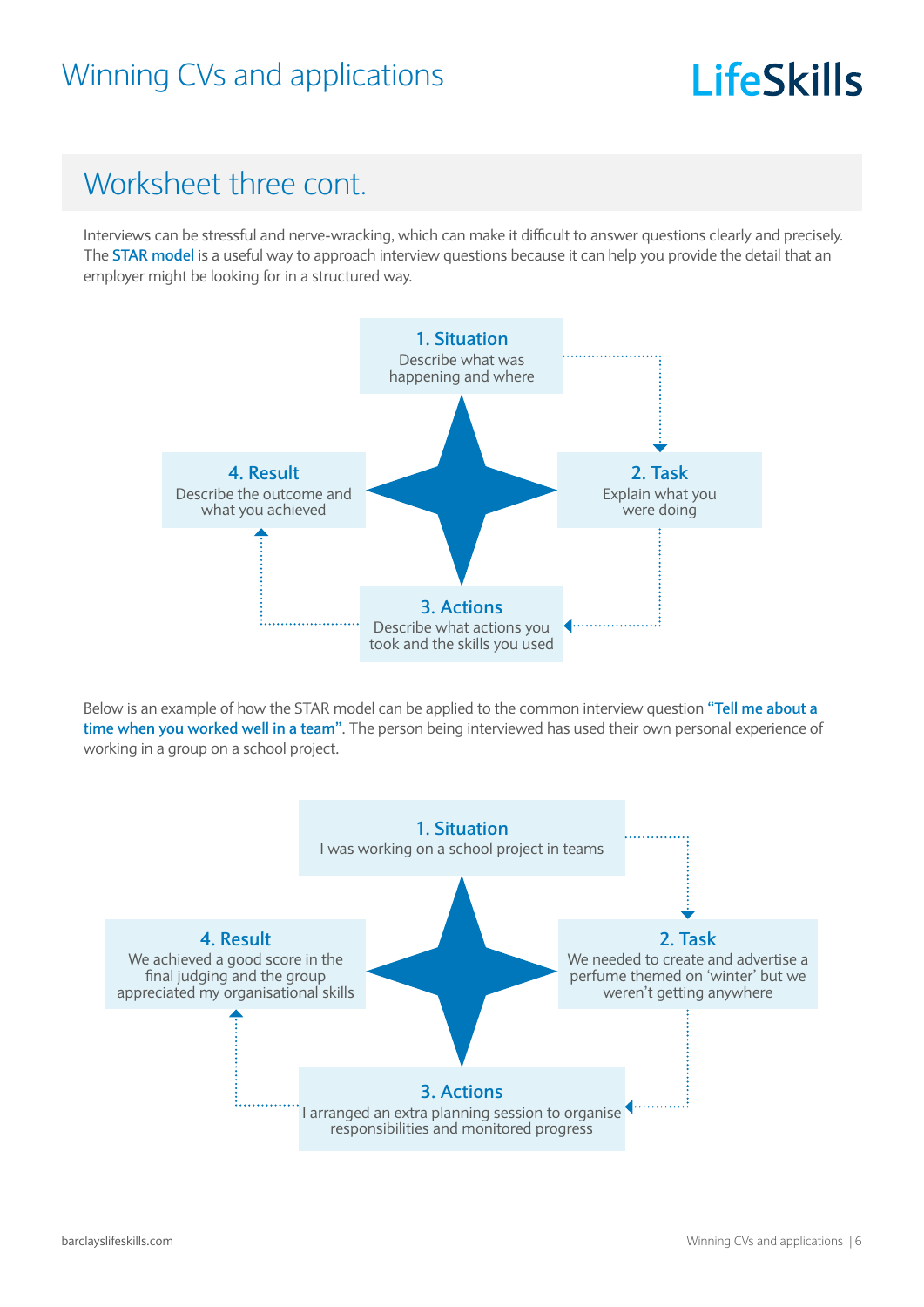# LifeSkills

## Worksheet three cont.

Using your own personal experiences, fill out the blank STAR model below to answer the question **'Tell me about a time you had to overcome a challenge and how you achieved this'**. You could use one of the following examples:

- Taking part in sport or after-school club
- Creating an online video for a project
- Starting a band or joining a choir



Now answer some of the other common interview questions below, using the STAR model. Remember to use your past experiences as examples in your answers. You could use these questions and your answers to practise an interview scenario with someone in your family, or with a friend via the telephone or online.

- Can you describe an activity or project where you had to take responsibility?
- What are you most proud of that you have worked on in school/college/in a part-time or volunteering role?
- Can you tell us about one of your biggest achievements?
- Describe a time when you've had to deal with a difficult situation
- Tell me about a time when you tried something in a different way to get the result you wanted